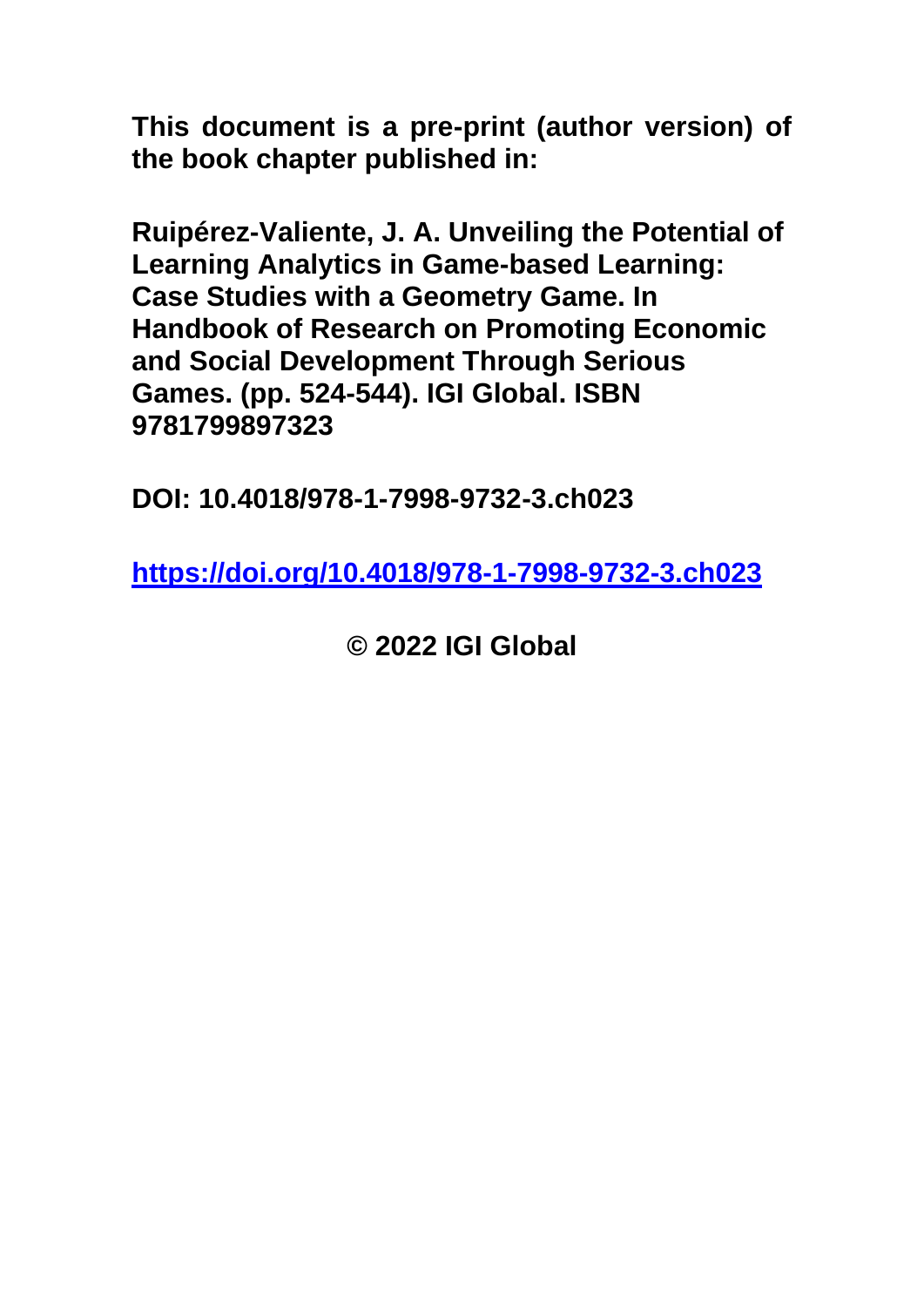# Unveiling the Potential of Learning Analytics in Game-based Learning Case Studies with a Geometry Game

José A. Ruipérez-Valiente *University of Murcia*

### **ABSTRACT**

*In recent years, due to the technological advance, we see a huge change in the way of teaching and learning. Game-based learning (GBL) is applied in order to motivate students, improve their knowledge and make the process of education more enjoyable. This chapter will focus on explaining the process of Learning Analytics (LA) in the context of GBL, which can play a meaningful role in transforming learning pathways in games into interpretable information for teachers. Respectively, the overarching aim of this work is to verify the potential of GBL and LA applied to the educational process through four case studies, each of which presents an important metric in a geometry game Shadowspect developed in order to train geometry and spatial reasoning skills by solving a series of geometry puzzles. The case studies will be focused on data-driven game design, learner modelling & adaptive learning, game-based assessment (GBA) of 21stcentury skills, and teacher-oriented visualization dashboards.*

Keywords: Game-Based Assessment, Learning Analytics, Computational Social Science, Elo Rating System, STEM Education, K12 Education, Data Analysis, Educational Technology

#### **1. BACKGROUND**

Technology is gradually being applied into our everyday life affecting a lot of fundamental processes, including education. Accordingly, in recent years, we see a considerable change in the way of teaching and learning. Nowadays, it is common to involve game-based learning (GBL) in order to motivate students, improve their knowledge and increase the enjoyment of such an essential process as education. However, while there are obvious benefits, current educational systems are still suffering from numerous issues that require transformative changes. GBL holds the potential to improve many of the problems that are currently present within the educational process. One issue is that even though many teachers report a positive attitude towards games being used in K12 classrooms and believe that they can improve learning and curriculum, the actual number of teachers who are implementing digital games in their curriculum is contrarily low. Several reasons affect the possibility of implementing games into the formative assessment, including the doubts on how to actually effectively implement games in the classroom, how to support evidence-based decisions based on game data, or assess students using the games. Within the context of these challenges, we argue that learning analytics (LA) could be a vital novelty being able to address the problems as mentioned earlier. It is proved that LA can play a meaningful role in transforming learning pathways in games into interpretable information for teachers.

While the work presented in this article focuses on the process for implementing LA, there are numerous other cross-cutting factors to consider during this process that are highly important for success. In the first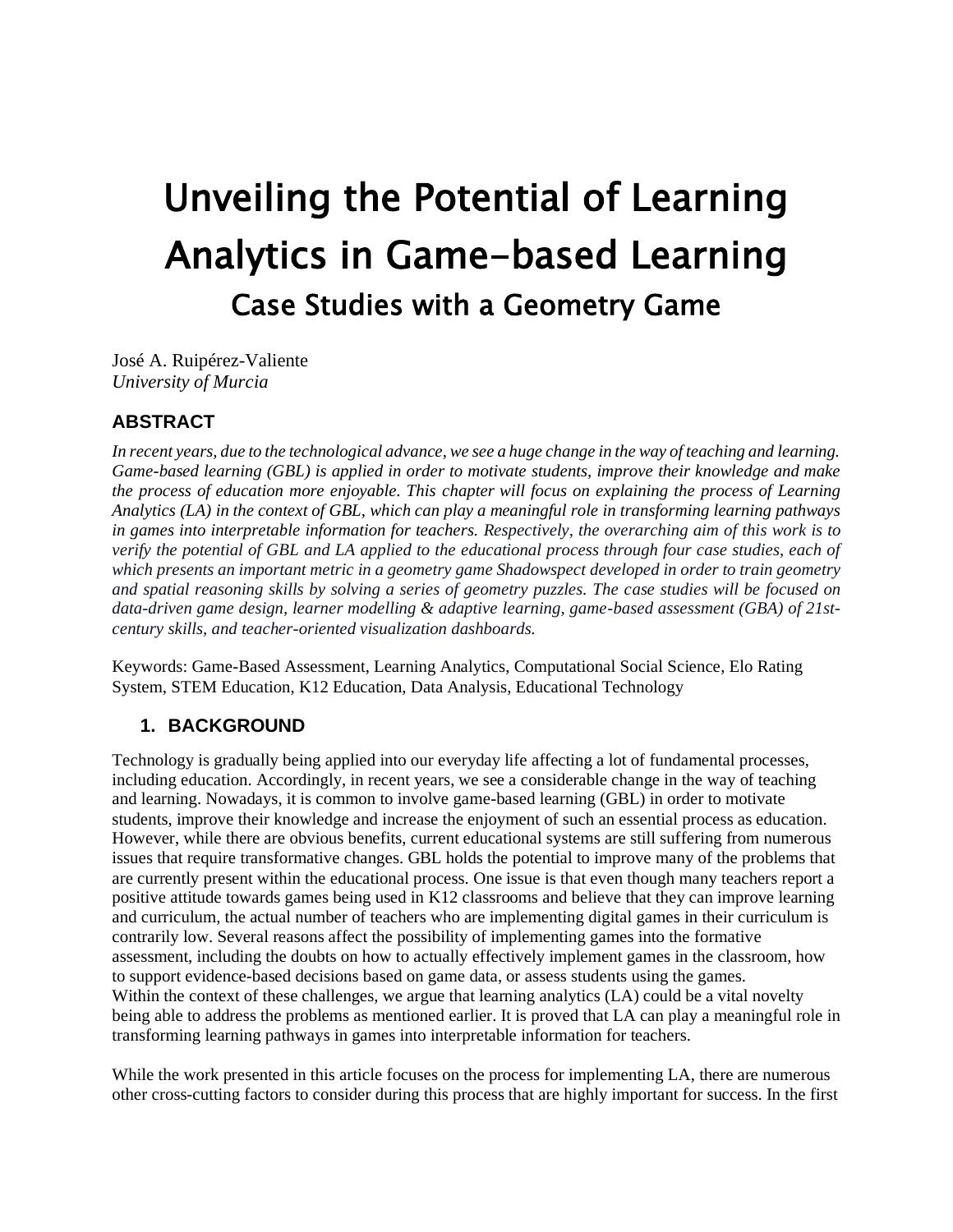place, it should be noted that the rise of research in LA has been given by the introduction of technology in education and that as it continues to be introduced more in the educational fabric (US Department of Education, 2016), we could expect a greater demand for implementing it. In turn, it could lead to greater ease in certain parts of introducing this process into education. Secondly, there is a need to highlight the need to anchor LA projects in real educational applications that can improve learning. However, there is a risk of implementing technology and analytics that are totally disconnected from the best pedagogical practices and educational theories developed in recent decades. Third, nowadays, people are more concerned about their privacy, and it is especially crucial to guarantee the privacy of students and teachers for the ethical development of this technology. This is a problem that has already been shaped by numerous policies (Drachsler & Kalz, 2016). On the other hand, it is a critical question whether educational systems want to move in the same direction as the large Internet companies, which continuously monitor their users (Slade & Prinsloo, 2013).

Accordingly, we must take into account the fact that students or their representatives must consent to their data being used for these purposes and have the freedom to choose which data can be used or if they wish to withdraw that consent at any point in the process; all of this requires major orchestration among the actors in this process, not only students but also teachers, designers and system administrators (Pardo & Siemens, 2014). This can lead to several difficulties in the implementation process, including one of the most crucial concerns - time which can be highly affected due to bureaucratic issues. Finally, we will highlight the need for the proper implementation and systematization of LA in education. It is essential to achieve the involvement of educational institutions and the generation of national educational policies, which could generate problems that may not initially be obvious (Macarini et al., 2019).

Despite all the challenges that could arise while introducing games into the educational process and using LA techniques accordingly, there are very important benefits, including, first of all, a better experience for students and teachers. This includes the academic achievement, enjoyment of the process from both sides, concentration and classroom dynamics in general. Moreover, we would be able to address the individual needs of every student, which is performed in the context of adaptive learning (Liu et al., 2017). Additionally, it will be possible to understand and improve the effectiveness of teaching practices and respectively inform institutional decisions and strategies. Respectively, the overarching aim of this work is to verify the potential of GBA and LA applied to the educational process through four case studies, each of which presents an important metric. In this study, we will explore four case studies of LA applied in a geometry game Shadowspect. The game was developed in order to train geometry and spatial reasoning skills by solving a series of geometry puzzles. The case studies will be focused on data-driven game design, learner modelling & adaptive learning, game-based assessment (GBA) of 21st-century skills, and teacher-oriented visualization dashboards.

The organization of the chapter is as follows: in Section 2, we will describe the LA process in GBL. In Section 3, we will introduce a geometry puzzle game Shadowspect. Section 4 will focus on a series of metrics that can provide comprehensive information about the learning process and the students. We will perform the puzzle difficulty, the competency of students by the use of the Elo rating system, and the persistence metric. Next, we will describe the implementation of a real-time dashboard of the metrics as mentioned earlier. Finally, in Section 5, we will discuss the obtained results and draw our conclusions.

# **2. THE LEARNING ANALYTICS PROCESS IN GAME-BASED**

In this section, we will review the LA process in GBL and studies that fall within each one of these stages. We will delve into the following steps in the process:

- 1. Game-based learning environments. What is the context, and who are the students?
- 2. Raw data collection. Which data needs to be generated, and how to store it?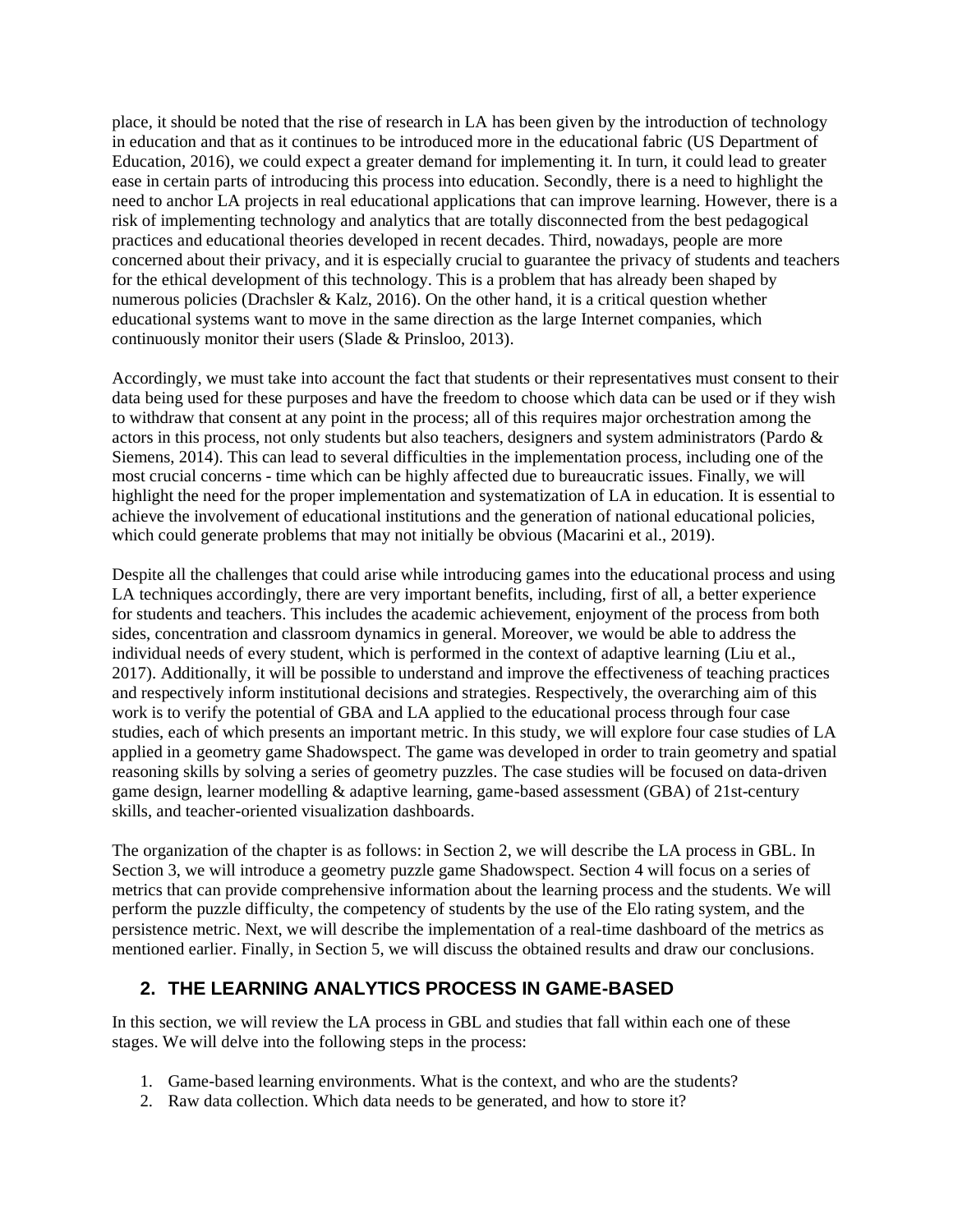- 3. Data manipulation and feature engineering. What features are needed and how to obtain them?
- 4. Analytics and modelling. Which analysis and models should be implemented?
- 5. Educational application. What is the objective application and the final user?

In addition, there are other issues that must be taken into account in a transversal way, such as the technologies to be applied, the theories and learning sciences to be used, the privacy of users, as well as educational institutions and policies. Finally, it is important to mention that depending on the project, it is not necessary to go through all the steps that we will describe. Most researchers and experts in the field of LA focus only on steps 3 and 4. We now delve into each of these stages.



*Figure 1. The Learning Analytics implementation process* 

In Figure 1, we illustrate the LA implementation process. The first step of the process takes place in the learning game environment and the users who interact with it. Traditionally, in distance or digital education, we can specify the following environments: Learning Management Systems (LMSs), such as Moodle, Sakai, dotLRN, among many others (Romero et al., 2008). Then, with the advent of Massive Open Online Courses (MOOCs), there was an explosion in terms of being able to collect large amounts of data from students around the world (Breslow, et al., 2013) which favoured the emergence of numerous studies in the area. LA projects have also been carried out in less common settings, such as smart tutors (Jaques et al., 2014) or educational games (Freire et al., 2020). Each of these environments has its specificities that make the implementation of their analytics hard to implement.

On the other hand, in this context, the ability to easily collect data was strengthened with the advent of education through digital environments. The most common way that most virtual learning environments have followed is to save the traces of all the clicks that users make in the environment as events, in the format that is usually known in the literature, as clickstream data. This approach is not only followed in educational settings, but it is universal in a multitude of digital domains to model human behaviour (Bollen et al., 2009). Besides, in recent years, the use of sensors in education has also become increasingly common, both to capture audiovisual signals and biometric signals from students such as the heartbeat or electrodermal activity. It is especially promising for the evaluation of complex tasks. From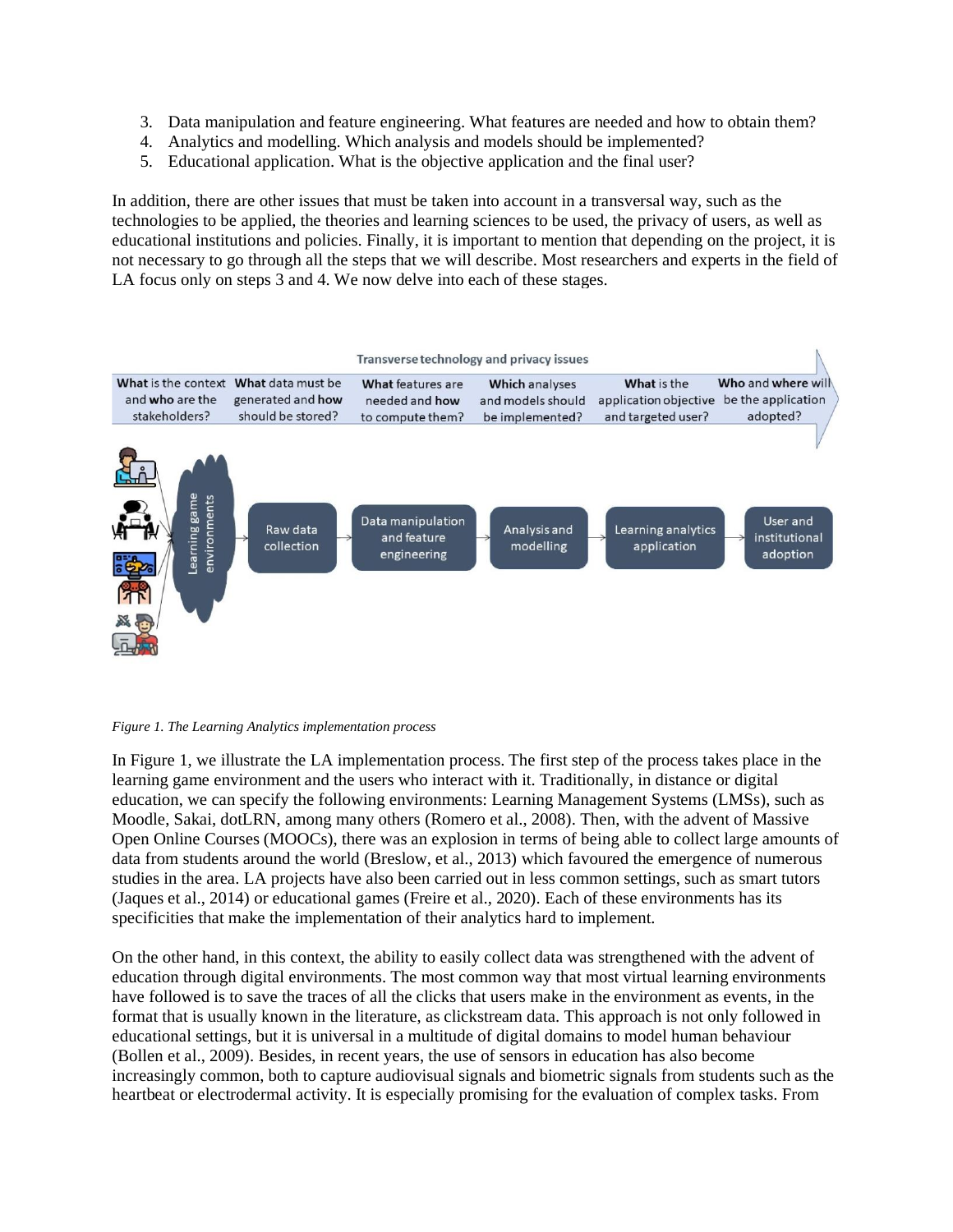the Shadowspect side, it generates a vast amount of clickstream data that we save and can generate the analytics out of it.

Once the data has been collected, the manipulation process begins. For the reason that these low-level events represent isolated actions of the students, they are not very informative in the raw format, and therefore it is necessary to go through a process known as feature engineering. During this process, data is transformed into actionable and valuable educational information. For example, these virtual environments will save the actions of each student, but this information will not be handy until we algorithmically calculate the total time that the user has spent actively interacting with the learning platform. This process requires a high technical knowledge level to manipulate the data, experience in the context, so that the characteristics are known to be useful (Karthik Ramasubramanian & Singh, 2019). In addition, it is usually one of the stages that requires the most effort in data analysis projects.

Once we have the required data, a key to understanding them and obtaining an educational benefit from them lies in their analysis. We now will describe a series of types of algorithms that are the most commonly used in studies with a straightforward application. Traditionally, many of the studies around analytics seek to understand students' interactions with the learning environment retrospectively. The methods to be applied are evident and direct when projects have clear objectives and future applications. For example, for generating predictions of future learning outcomes, there will be applied supervised learning algorithms capable of modeling the future based on historical data sets, such as predicting if they will get a certificate in MOOCs (Ruipérez-Valiente et al., 2017). Item Response Theory is capable of the adaptation of content or personalized recommendations to the user, for example, based on the user's current difficulty and skill level (Chen et al., 2005). These are a few examples of the most common modelling and analysis methods that are widespread in the LA area, but others can be applied as well. Finally, it should be noted that the data manipulation and feature engineering process, in conjunction with the analysis and modelling phase, is an iterative process that can be repeated until the desired results are achieved.

The analysis of the previous phase usually have an educational application associated with them. However, the reality is that on many occasions, this application is not usually put into practice and the research usually ends in the analysis and modelling phase. This means that most of the research is not transferred to practice, and therefore, it cannot be evaluated if it really has a positive educational impact or not.

In other cases, the most typical applications seen in LA projects include visualization interfaces, which are normally used by instructors to monitor how their students are progressing but can also be accessed by students to reflect on their own learning process and applications that introduce fully adaptive modules or systems. Moreover, another application is a recommendation system that sends personalized recommendations to the student about what might interest them. Finally, it is also expected that the final application of the analysis generates a high-level report on an educational context of an institution, course or subject, to better understand the context and adapt educational policies (Reich & Ruipérez-Valiente, 2019). These applications or final analyses should generate feedback in the educational contexts where the data was generated that allows improving the learning process, and with this, the cycle of the implementation of LA would be closed. Furthermore, the effect of these changes should be evaluated, which could be done using again a LA methodology. This evaluation is essential to be able to measure the impact of the changes introduced in the educational context.

In the coming years, the LA field and educational institutions, in general, face the challenge of the prospect of implementing the above-mentioned methods on a large scale and in a systematic way to finally be able to reach the high potential that all researchers converge on. To do this, there are numerous barriers that the entire community of actors involved in education must contribute to breaking down.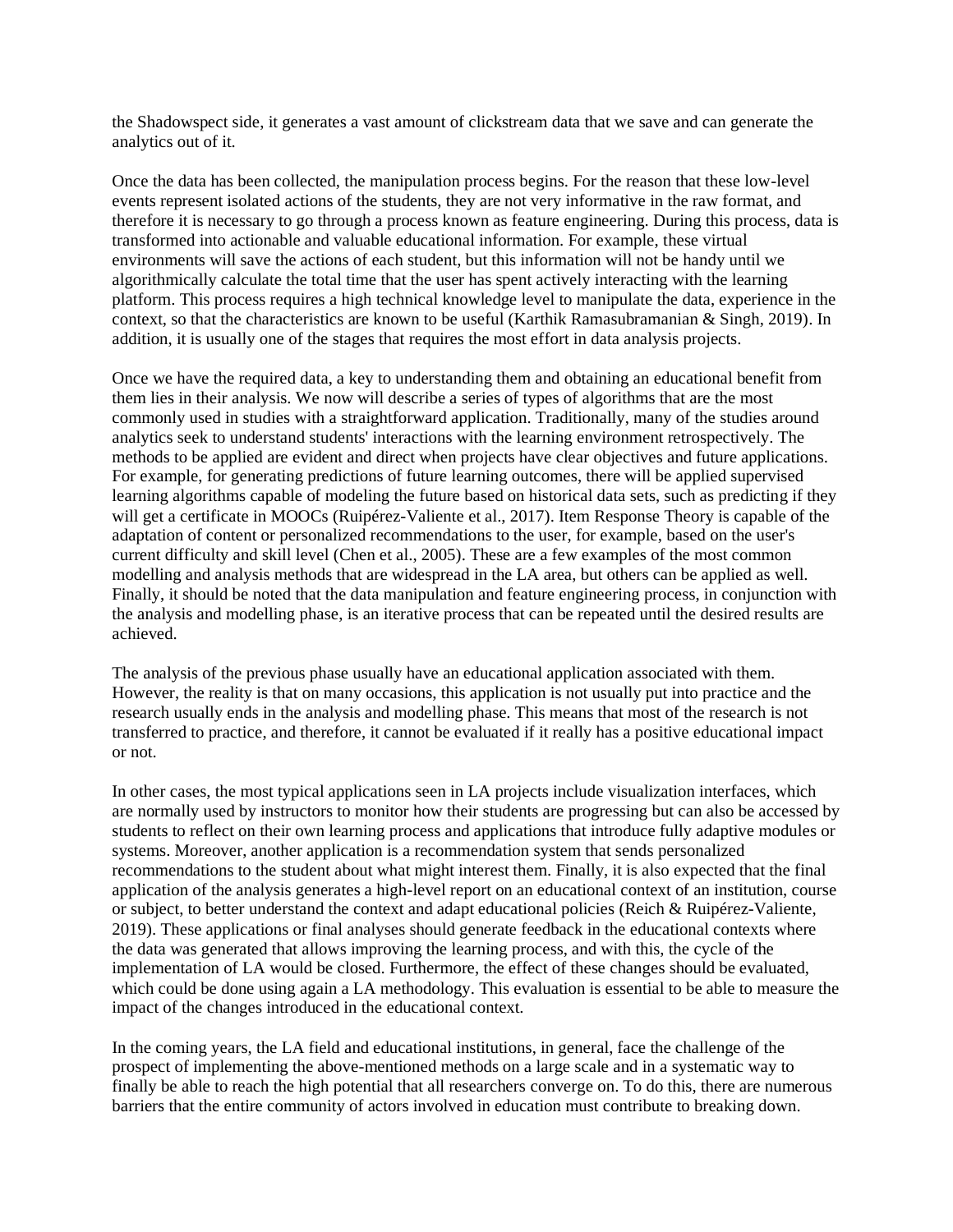Policies should be developed to allow a correct implementation with educational impact, without losing sight of the importance of ethics and security in using these data, preserving the privacy to which students are entitled. These projects must be focused on users, empowering them and putting them at the centre of development in order to implement applications that can be used sustainably over time.

For this, it is recommended that institutions in the coming years focus on implementing LA applications such as visualization interfaces or content evaluation through analytics in a proper way. In a more distant future, other challenges await the area at the research level, such as transferring machine learning models when contexts and even platforms change or facilitating the interpretability of all the analytics to be more accessible to the users who have limited competencies in data analysis. The area also goes through a critical period to start developing more open educational science (Veeramachaneni et al., 2014), in which hypotheses are pre-registered, data and analysis are open, and articles published are free for any researcher and educator.

# **3. SHADOWSPECT: A GEOMETRY PUZZLE SOLVING GAME**

As part of this research proposal, we will use a geometry puzzle-solving game Shadowspect<sup>1</sup> [\(https://shadowspect.org/\)](https://shadowspect.org/). The objective of the game is to solve a series of puzzles by selecting, placing, and rotating 3D geometric primitives such as cubes, cylinders, spheres, cones or pyramids based on the three orthogonal views of a figure. Figure 2 shows a puzzle example in Shadowspect, with some zones delimited by red parallelograms and a letter to facilitate the following description. When users start a puzzle, they see its overall description (A), and they receive a set of silhouettes (B) from different views that represent the figure they need to build. Users can create (C) cubes, pyramids, ramps, cylinders, cones and spheres. Additionally, several puzzles set up constraints, such as using a maximum number of objects or a maximum number of shapes of each type. Learners can use various tools (D) to achieve in-game goals by moving, rotating, and scaling shapes around the stage to match the silhouettes provided. Additionally, users can delete and select multiple shapes at the same time. Students can change the camera view (E) to see the figure they are building from different angles and then use the Snapshot functionality (G) in order to generate the silhouette from the current view. Snapshots can help them know if their shapes match any of the solution silhouettes. Finally, users have to submit (G) their current shapes, and the system will evaluate if the solution is correct and provide them with feedback. Any interaction that users perform with Shadowspect is stored as clickstream data that will allow us to reconstruct the learning process that students undergo to solve each puzzle.

The data used for this work was collected as a part of assessment machinery development that later will be implemented in Shadowspect. The team recruited seven teachers to use the game for two hours in their 7th grade and 10th grade math and geometry classes. All students' interactions with the game were collected without any identifiable or personal data except for a nickname provided by each student. Even though we collected a large dataset with hundreds of students, we will use data from a single class of students to represent the typical situation that a teacher would face when implementing Shadowspect as part of the math curriculum. The data collection of the selected class involves 31 students that made around 54,829 events (an average of 1,768 events per user); students were active in the game environment for 33 hours (an average of 65 active minutes per student), and they solved a total of 448 puzzles (an average of 14 puzzles per student).

<sup>1</sup> <https://shadowspect.org/>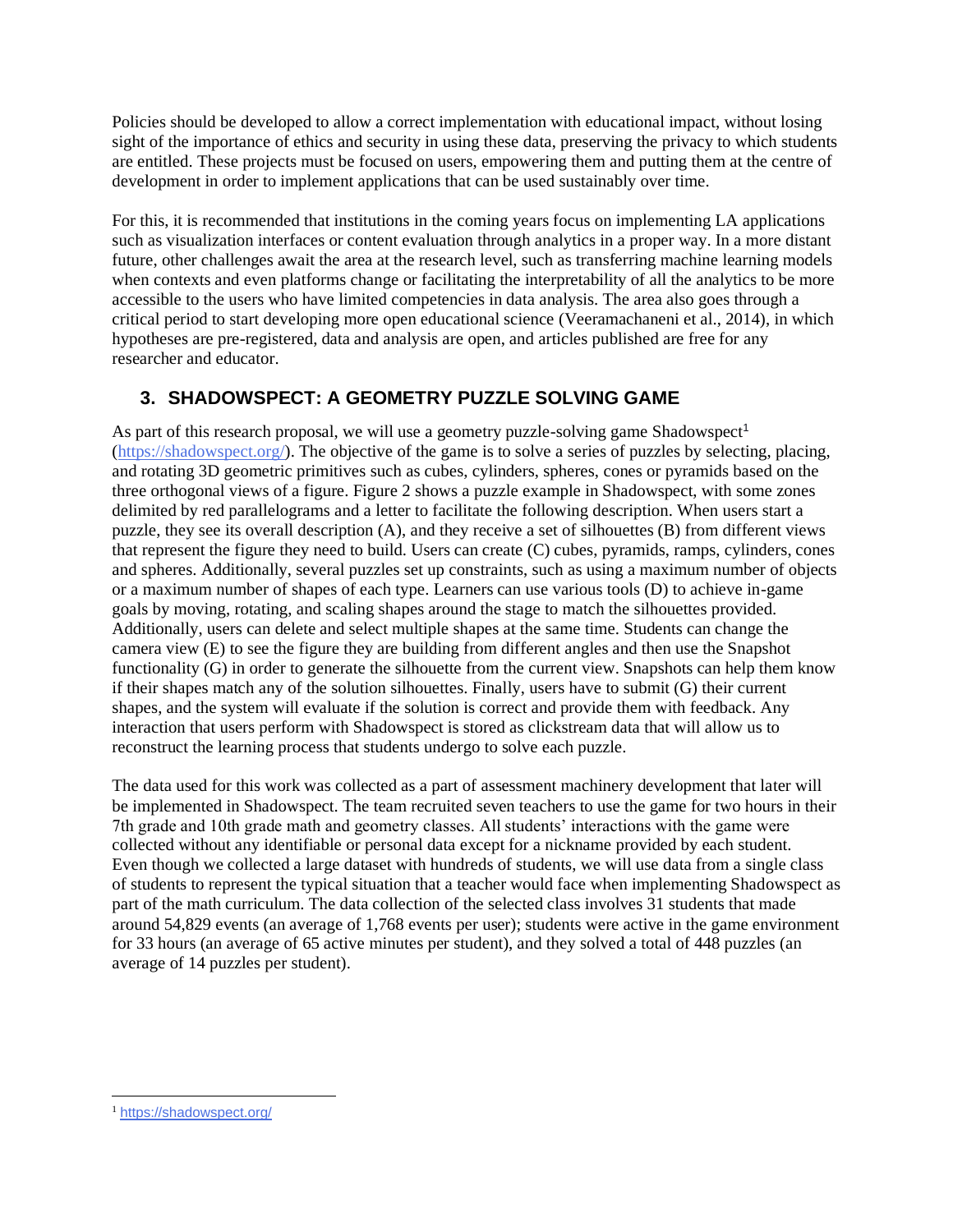

*Figure 2. A puzzle example in a geometry game Shadowspect*

# **4. LEARNING ANALYTICS CASE STUDIES IN SHADOWSPECT**

In this section we present the four case studies that will exemplify the potential of LA in GBL.

# **4.1. Data-Driven Game Design**

In game development, data from users has excellent potential to be used for accomplishing the learning and assessment goals. Analysis of these data results in deriving insightful metrics which can explain both players' overall enjoyment and efficiency of learning and qualities of assessment (Kim & Ruipérez-Valiente, 2020). The difficulty is one of the most common core game elements that game developers compute and apply data-driven methods on. The game designers state that the difficulty should balance boredom and frustration so that the players can experience a "well-shaped difficulty curve" (Aponte et al., 2009). Several authors (Gee, 2005), (Hamari et al., 2016) proved that the challenging and therefore motivating game atmosphere positively affects learning. In this case study, the authors explore the potential of LA within the explanation of how the metrics of difficulty were created and applied to the Shadowspect geometry game.

The primary objective is to estimate the relative difficulty of each puzzle in Shadowspect. Additionally, we aimed to determine the sequence of puzzles where the game has a well-shaped difficulty curve. Moreover, we questioned the amount of time that players of varying abilities would take to complete a number of puzzles. For fulfilling the goals as mentioned earlier, we performed a data-driven approach. Accordingly, we identified that difficulty consists of two measures: firstly, the level of effort required by learners to solve the puzzle and secondly, the relative complexity of the puzzle (i.e., fewer players can solve it). For example, difficulty value is affected if a user needs to make more actions or needs more time to complete the puzzle or if a vast majority of users are not capable of finishing the task. Based on these estimations, we computed the following four metrics per each puzzle level which directly influence the difficulty: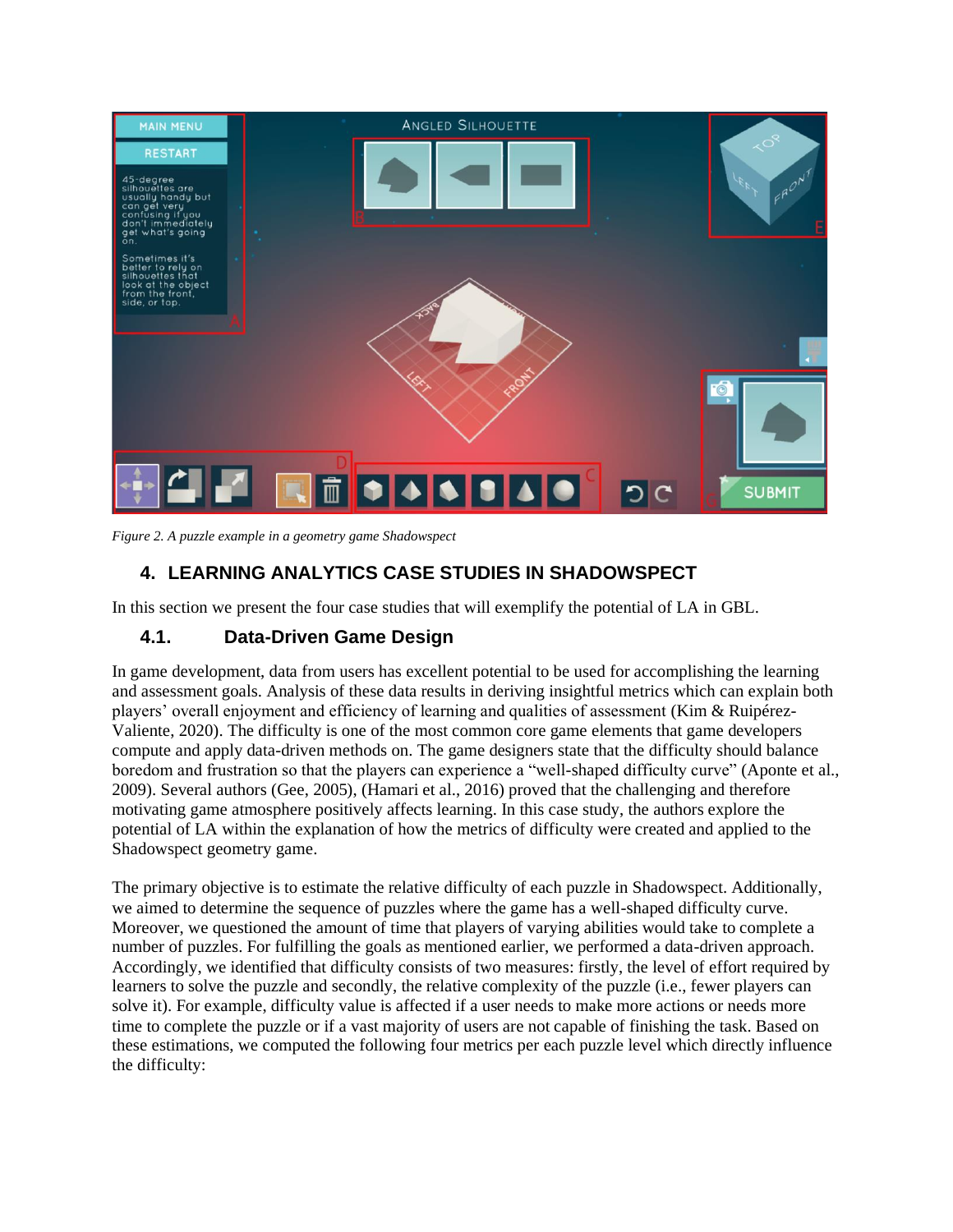- 1. Average time per puzzle completed total time spent in puzzles divided by the number of puzzles completed correctly.
- 2. An average number of actions per puzzle completed a total number of actions performed divided by the number of puzzles completed correctly.
- 3. Percentage incorrect the number of wrong submissions divided by the total number of submissions.
- 4. Percentage abandoned number of different puzzles that were started and not completed correctly divided by the number of puzzles started.

For the reason that the metrics stated above are represented in different units such as percentage and time, we generated a composite difficulty measure. On these grounds, we first compute the z-scores of each metric and then normalize the sum of the four z-scores over the maximum. Accordingly, the final range of the composite puzzle difficulty of the geometry game Shadowspect varies from 0 (the easiest puzzle) to 1 (the hardest puzzle). In Figure 3, we illustrate the results of all four metrics per puzzle and the normalized composition of them called general difficulty measure. The puzzles are ordered in the way they appear in the game, so the game developers considered that the puzzle named "1. One Box" is the easiest, and the puzzle "Zzz" is the hardest. However, we can see that there are several puzzles that have a maximum difficulty, and at the same time, they appear in the middle of the game. This allowed us to reevaluate the distribution and allocation of puzzles into basic, intermediate and advanced groups of puzzles. Based on this difficulty representation, we had to review the overall difficulty curve of the entire game and finetuned the sequence of the puzzles.



*Figure 3. General difficulty measure and four metrics that compose it*

For estimating the amount of time that players of varying skills would take to complete a number of puzzles, we calculated the amount of puzzles completed per unit of time. We concluded that during a onehour session, a student with standard abilities would be able to finish on average  $12 \pm 1$  puzzles. In contrast, in a two-hour session, the amount of puzzles would increase to  $15 \pm 1$  puzzles.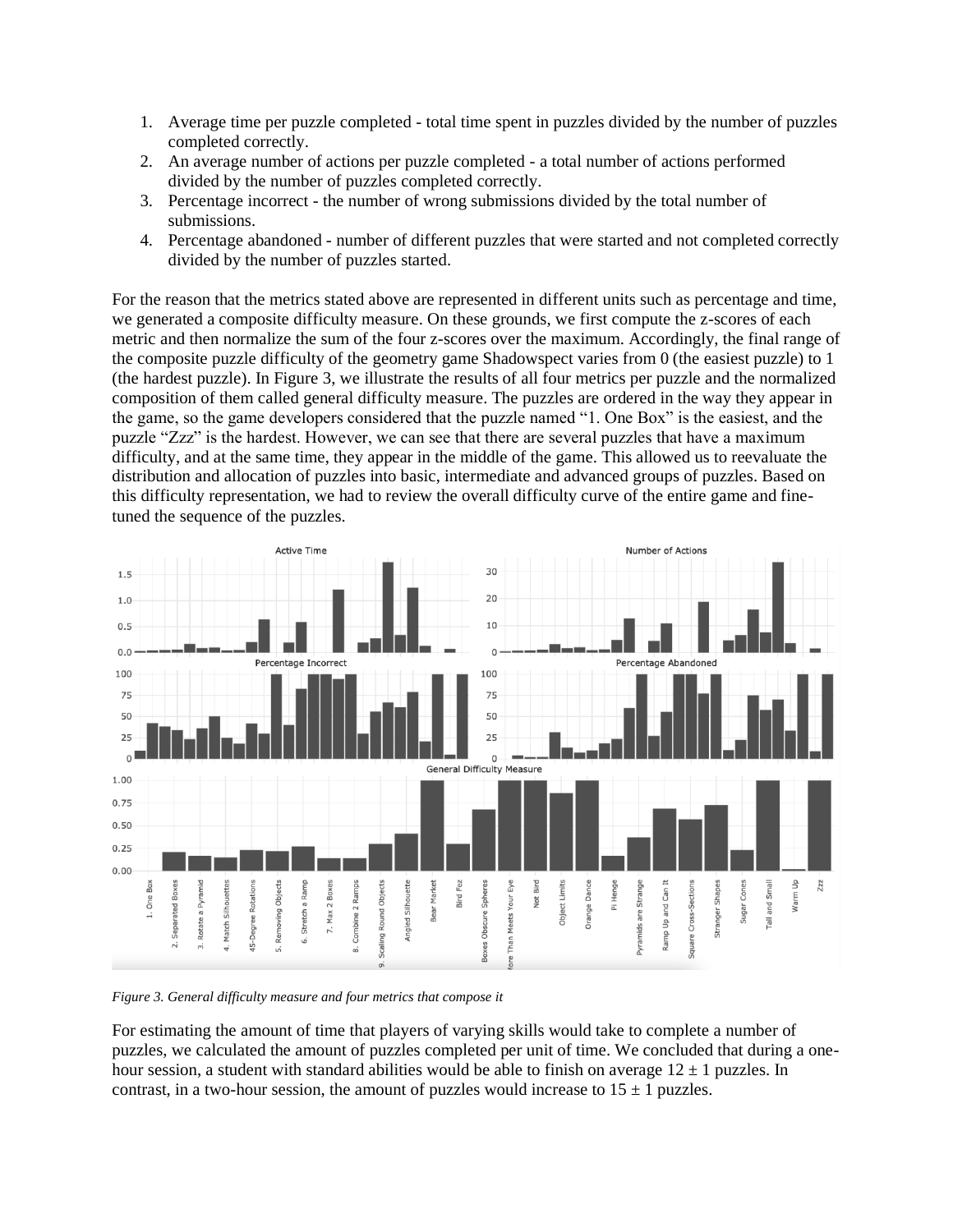By computing these empirical and realistic estimations, we will be able to provide them to teachers who want to use the Shadowspect geometry game in their classrooms. We proved that difficulty could be operationalized based on the varying notions in the literature (Kim & Ruipérez-Valiente, 2020).

#### **4.2. Learner Modelling & Adaptive Learning**

There is an extensive variety of methods that aim to measure the existing knowledge and forecast the future performance of users. They often fall within the context of a sequence of knowledge inference problems whose main goal consists of predicting or modelling the students' knowledge (or its absence) over questions as they interact with a learning platform at a specific time. In this case study, we will exemplify how we can use multivariate Elo learner modelling to predict if students are going to solve the next puzzle correctly and consequently adapt the sequence of puzzles.

Elo rating is a system for relative skill calculation of players (Pelánek, 2016) that has been predominantly used to rank players, for example, in competitive games such as chess tournaments. It was primarily developed for measuring how strong the players are, but it was also adapted into the context of educational research and was used for measuring both learner ability and task difficulty (Pankiewicz, et al., 2019). The basic idea of the Elo rating system is as follows: a score is assigned to each player, and after each game, this score is updated in proportion to how surprising the result of the game was. For example, if a weak player beats a strong one, the results are unexpected, and therefore the update is big.

In Elo rating system, first, we must obtain the probability that a student will answer correctly a question by using a logistic function with both the competence of the student  $\theta_s$  and the difficulty of the question  $d_i$  while the correctness of an answer of a student on an item is  $correct_{si} \in \{0,1\}$ :

$$
P_{correct_{si}\in\{0,1\}}=1/(1+e^{-(\theta_s-d_i)})
$$

Next, we calculate the probability of each student-question confrontation. Initial values of  $\theta_s$  and  $d_i$ parameters are set to 0. The value of the constant K determines the behaviour of the system (i.e., if K is small, the estimation converges too slowly). The following equations represent updates for both the competence of the student and the difficulty of the puzzle:

$$
\theta_s = \theta_s + K * (correct_{si} - P(correct_{si} = 1))
$$

$$
d_i = d_i + K * ((P(correct_{si} = 1)) - correct_{si})
$$

In the current case study, we were mainly interested in the competency of the student since we already calculated the puzzles' difficulty during the first case study. Therefore, in Figure 4, we represent the result obtained by using the equations stated above.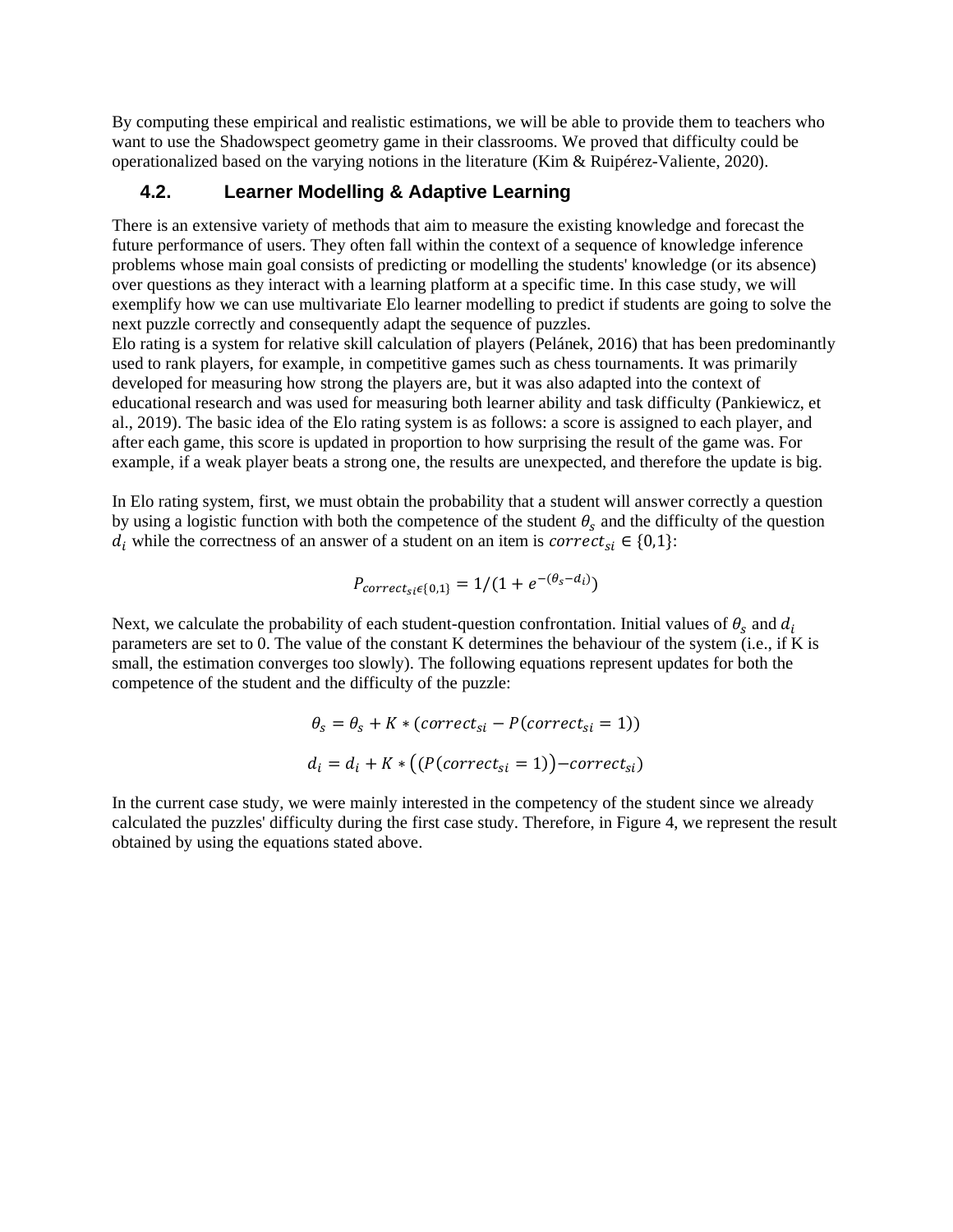

*Figure 4. Students' competency by KC according to the Elo rating system*

We illustrated the competency for each student for each Knowledge Component (KC) which are the skills needed to complete a puzzle successfully. In the visualization, each KC is differentiated by colours, normalized to 1; therefore, the maximum score of a student can be four since we work with four competencies. Across Shadowspect, experts defined four main KCs:

- 1. MG.1: Use geometric shapes, their measurements and their properties to describe objects.
- 2. GMD.4: Identify the shapes of the two-dimensional cross sections of the three-dimensional objects, and identify the three-dimensional objects generated by the rotations of the twodimensional objects.
- 3. CO.5: Given a geometrical figure and a rotation, reflection or translation, draw the transformed figure using, for example, graph paper, tracing paper or geometry software. Specify a sequence of transformations that will take one given figure to another.
- 4. CO.6: Use geometric descriptions of rigid movements to transform figures and predict the effect of a given rigid movement on a given figure; in the case of two figures, use the definition of congruence in terms of rigid movements to decide if they are congruent.

As can be observed in Figure 4, the teacher, at a glance, could obtain the students' score for evaluation and can also identify where each student fails or if they have any mastered skills. Several interesting cases appear to be analyzed in the class visualization. First, we see that the user

"86e8f92f3a09a2f64ae0c8eedfbf7e53" stands out above the rest with the best competence; in addition he draws attention that it has a high value for all the KCs, so we can consider that he has solved the puzzles and acquired the expected knowledge. In contrast, we can see the case of

"a283b675d67d1d68be3638180a7e5be3" where the scores of the components are all weak. In this situation, the teacher can quickly see that the student has not shown interest in the task or has failed to acquire the necessary knowledge. To diagnose the problem, we can analyze the activity of such students to see if they have invested time, generated events, solved any puzzle, etc.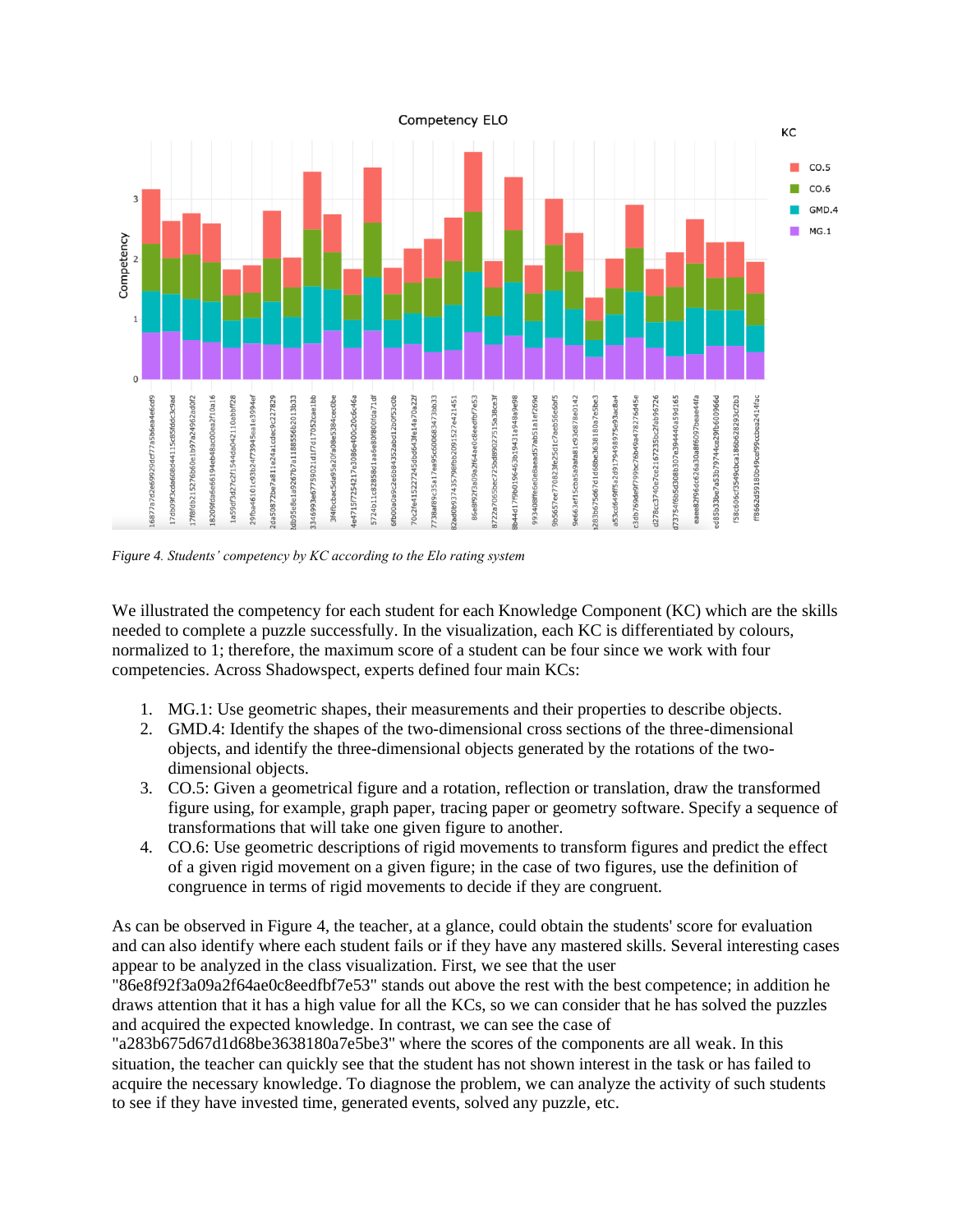Finally, after seeing how beneficial this metric could be, it is also important to mention that it is not complicated to implement and adapt the Elo algorithm to the data. Moreover, the algorithm has few adjustment parameters, and it is also computationally very simple and fast (Veldkamp & Sluijter, 2019). By introducing the students' competency metric, we are confident that this can serve for the context of adaptive learning. By knowing how well each student is performing and what difficulties they are facing, the teacher would be able to adapt the learning process to address the special needs of every student. Moreover, the teacher can build the future classes based on the previous experience, for example, by explaining in more detail some topics that the earlier students found challenging. Additionally, the game itself automatically can be adapted to each user by providing hints or choosing the difficulty level according to the previous performance of the user. This would not involve the actions of the teacher; however, in a traditional classroom, it is still preferred that the teacher controls the class by using the metrics such as the puzzle difficulty and the competency of the user as described earlier.

#### **4.3. Game-Based Assessment of 21st century skills**

LA is widely applied to estimate the continually updated learners' knowledge, skills, and other attributes based on multiple observations in diverse contexts. Through GBA, we can behave in a diagnostic and formative way – to analyse how the student's way of thinking becomes "visible", thereby informing both learners and teachers about their train of thought, beyond right or wrong answers. Additionally, most children and teenagers play games on an almost everyday basis and consider them as an activity that makes life way more enjoyable. At the same time, game developers benefited from this situation and created a lot of games that are capable not only to entertain but also to educate even those users who are typically not very interested in learning. In this way, stealth assessment methods in GBA provide the opportunity of evaluating users without interrupting the gaming flow. Previous research has proved that learners are only able to show their actual skills and perform well if they are appropriately motivated and under no stress situations, and accordingly, GBA can help with this. As we mentioned earlier, gamification in learning is a perfect solution for maximising both enjoyment and engagement through capturing the interest of users and inspiring them to continue the learning process. In this case study, we will exemplify the potential of GBA in LA by measuring persistence in the Shadowspect geometry game. Persistence is a facet of conscientiousness that reflects a dispositional need to complete complex tasks and the desire to exhibit high-performance standards in the face of frustration (Ventura et al., 2013).

While exploring other works that have calculated the persistence metric, we found one example (Shute et al., 2015) where time spent on unresolved trials is a critical factor. Time in resolved practices is also important; however, it is more linked to the previous knowledge. The authors of (Shute et al., 2015) made an experiment consisted of exposing students to six problems, three easy and three impossible (the complete solution was not possible). In this way, we could see the time that each student dedicated to the tasks that are impossible, so it is a critical factor of the persistence that it presented. In (Israel-Fishelson & Hershkovitz, 2020), we saw how another measure of persistence is used. In this case, the indicator is the number of attempts to achieve solutions to different types of difficulty. The authors collected the number of attempts for each of the difficulties and the average.

Although there are few indicators on how to calculate persistence, it can be observed that time, both for completed and uncompleted activities, and the number of attempts are essential characteristics for persistence. Following some related works, it can be seen that the rest of the parameters are more linked to the specifications of each scenario where it has been implemented.

For the Shadowspect case study, in order to see if the student has been persistent or not in a puzzle, we face it as a problem of measuring a student's constancy in the face of adversity by considering several metrics, including a number of basic persistence parameters and others that help contextualise, give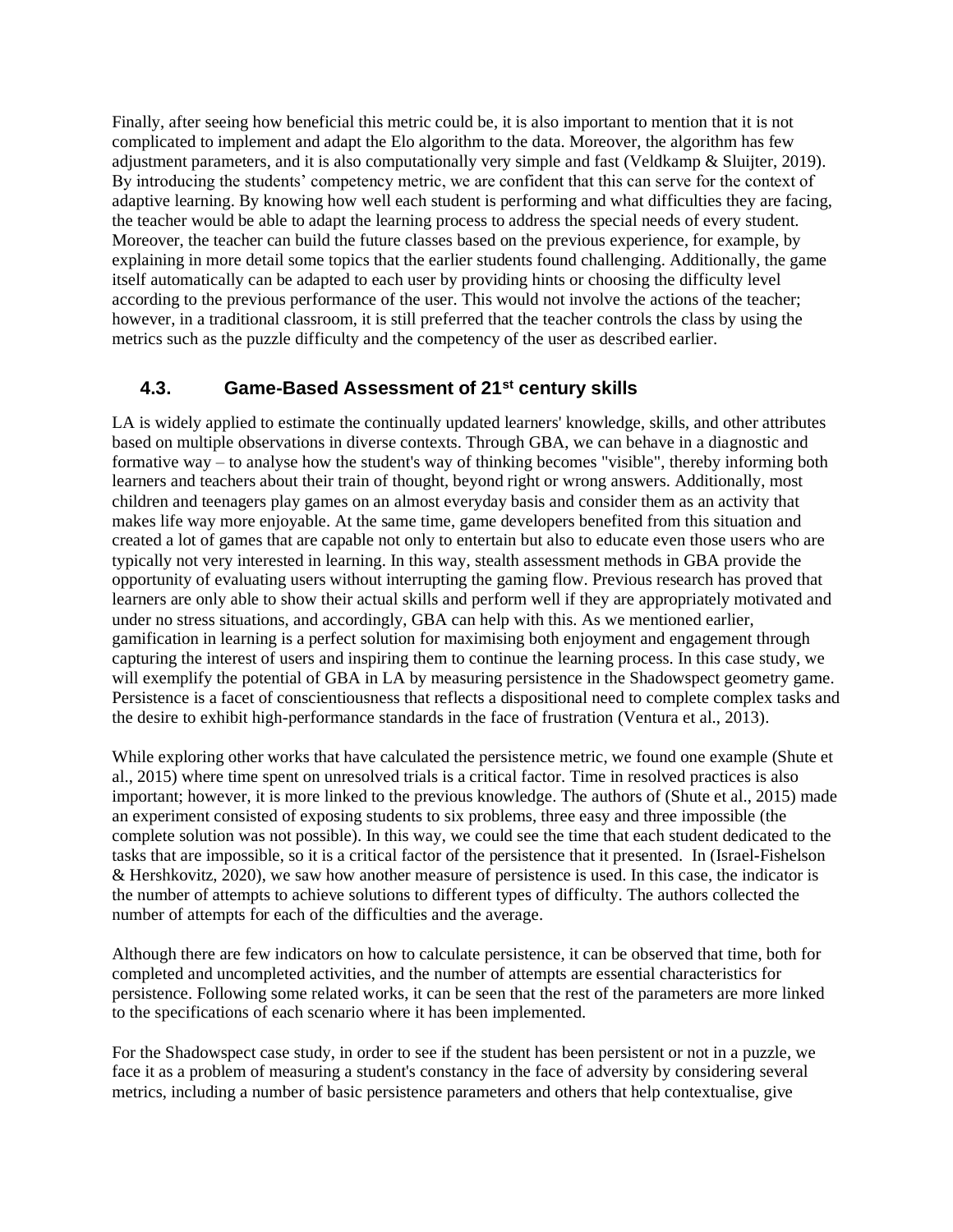flavours and see the evolution over time. First of all, the more complex the puzzle is, the more persistent it should be since it is more challenging. Secondly, we will build the persistence metric on a time/attempts basis, with multipliers for the difficulty. Accordingly, we will consider percentiles of each of the parameters considered (time, attempts), supposing that the student was persistent if the respective value exceeds the value of 75%. Lastly, for each student, we will identify the puzzles in which he has been persistent. Then, we will calculate if the student globally has been persistent or not according to the number of puzzles in which he has been persistent. For example, to compute persistence at a puzzle attempt level, for each puzzle attempt, we point out the ratio with the features related to the persistence. To calculate persistence at a student level, we point out the ratio with all puzzle attempts for each student. Based on the assumptions and examples listed above, in Figure 5, we illustrate the persistence levels of a particular class where the beach figure means low persistence, desert stands for medium persistence, and mountain signifies high persistence. We can observe the fact that most of the students demonstrate a medium persistence level which is a common situation because initially, this metric was evaluated by the example of real students, and on average, they had medium persistence. Surprisingly, there are many more students who have low persistence in comparison with a few who have a high level of persistence. This could be explained by the fact that there was low interest or motivation in this particular class.



*Figure 5. The persistence levels of a particular class*

Moreover, teachers may build their own filters or create alerts for specific features they are interested in. In the particular case of persistence, an alert can be established when a student is experiencing difficulties in solving the puzzles and therefore appears as less persistent. This would allow teachers to take some actions in order to motivate the student and point them to the right solution. It brings flexibility for teachers and a more unique learning process for students.

# **4.4. Teacher-oriented Visualization Dashboards**

While games proved to have a positive effect on the learning process, they are not so frequently used as part of classroom activities. One of the main reasons for that is related to the competencies of teachers. Moreover, most of them do not totally understand how the students interact with the game and how beneficial it is to implement and utilize it in their classrooms (Ruipérez-Valiente & Kim, 2020). On the other hand, there are more routine-related and logistic issues connected to the limited time available in the classroom and the impossibility of introducing games in the context of the regular classroom. Educational games were brought into regular classrooms to transform the skeptical mindset of all the people involved in the learning process. In order to help teachers better navigate and monitor the interactions of students, there were introduced various tools, including providing LA dashboards that present low-level interactions in visualizations easy to understand. While their power and strengths are apparent, it is not a trivial task to create an intuitive and easy to use dashboard. Therefore, the design of a dashboard for games for classroom use should be user-centred and take into account the usability and the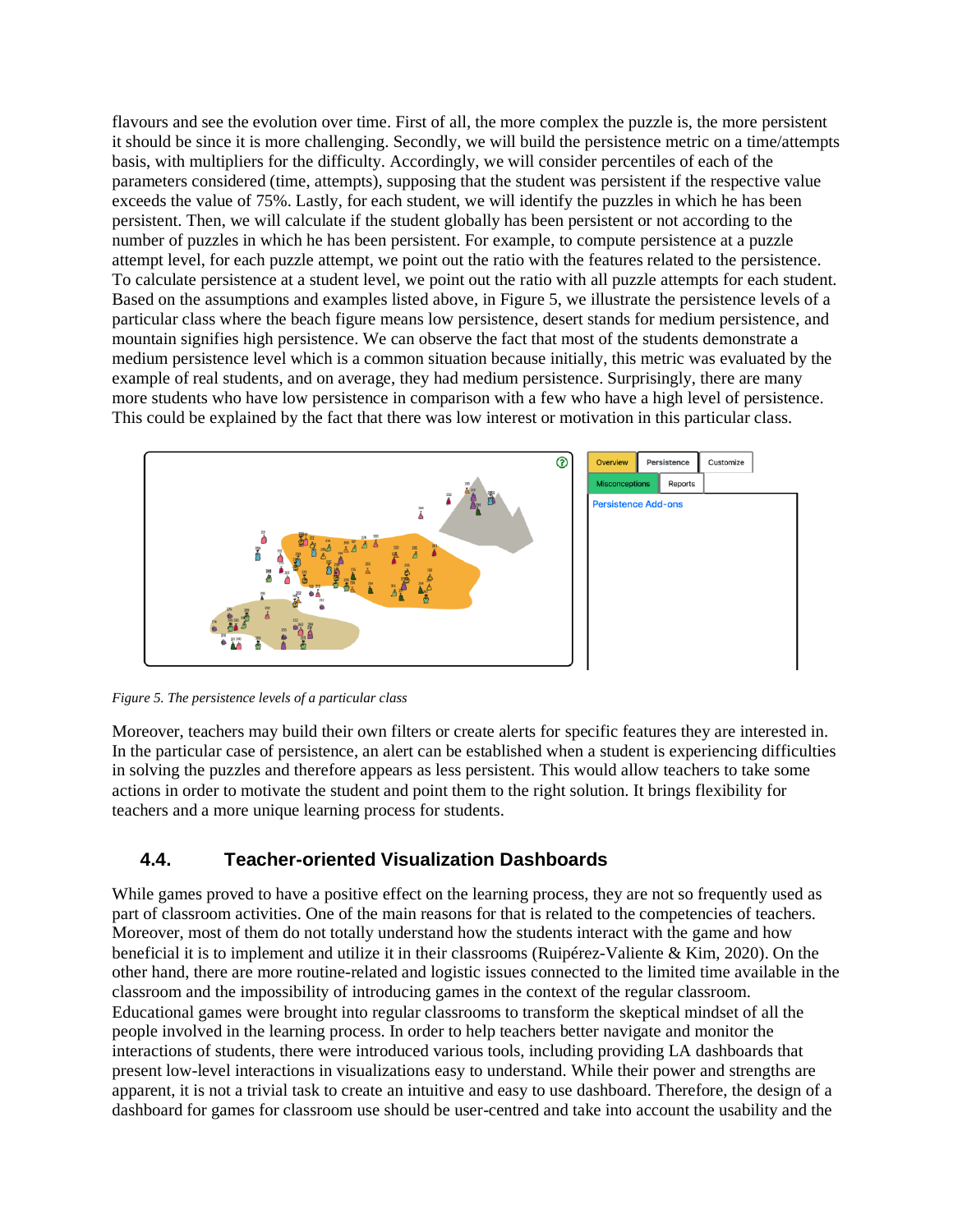needs of the teachers. In this case study, we will explore the potential of implementing a LA dashboard to support teachers that are using games in the classroom.

The working group for creating the dashboard was composed of two learning designers, one educator, one assessment scientist and one LA expert. Each member of the team proposed straightforward ideas of measures that would be interesting to consider for the dashboard using data from Shadowspect. After the initial ideas were formulated, we conducted the session where each proposed metric was discussed and voted for. All the metrics could not be included because the scope of the project was limited. Therefore, we decided that the dashboard should include only those metrics that can directly help teachers to improve the learning process at the same time, considering how difficult it would be to technically implement these metrics. The final dashboard consists of various metrics. Next, we will explain the most important ones that were not described before.

Funnel by puzzle metric requires first the explanation of what a funnel is. A conversion funnel is an ecommerce term that describes the different stages in a buyer's journey leading up to a purchase. Accordingly, in the Shadowspect case study, we use the funnel to illustrate the different possible stages that a student can reach while trying to solve a puzzle. We defined the following four stages for the funnel: *started stage* meaning that the student started the puzzle, *create\_shape stage* when the student set up a primitive shape into this particular puzzle, *submitted stage* signifying that the student checked the puzzle solution and *completed stage* when the student submitted the puzzle and the solution is correct. Levels of Activity metric implements a set of parameters that describe the levels of activity of the student with Shadowspect. These are straightforward parameters to compute based on a feature engineering process, such as the active time, the number of events, different types of events, and the number of different types of events like snapshots, rotations, movements, scaling, shape creations and deletions, among several others. For our case study, we highlight only two of the parameters as mentioned earlier, namely, active time and the number of events; since these are the most important to look at when analyzing students' interaction with the game, however, we would like to denote that all of them are available for the teacher.

Finally, Sequence Within puzzles metric obtains a sequence of actions of every student in each puzzle. By doing that, we can know every single action a student performed while solving a puzzle. We only keep the main events that are related to the puzzle-solving process, which are starting a puzzle, manipulation events on a shape, puzzle submitting, snapshots and perspective change. To reduce the number of rows in the data, we collapse identical consecutive events, adding a field that indicates the number of times that an event has been performed in a row.

Next, in Figure 6 and Figure 7, we represented two examples of a real-time dashboard that we generated. Through them, teachers can see the metrics of the entire class or filter by a particular student. These dashboards can be used in a regular classroom for dynamically visualizing the different metrics to support the sessions and provide personalized feedback. For example, by analysing the Sequence within Puzzles metric represented in Figure 6, the teacher can see the sequence of actions, denoting that the student performed a large number of actions in order to solve the puzzle. As the student made a significant amount of actions between submits, we know that the student was mindfully trying to solve the puzzle, instead of making random actions.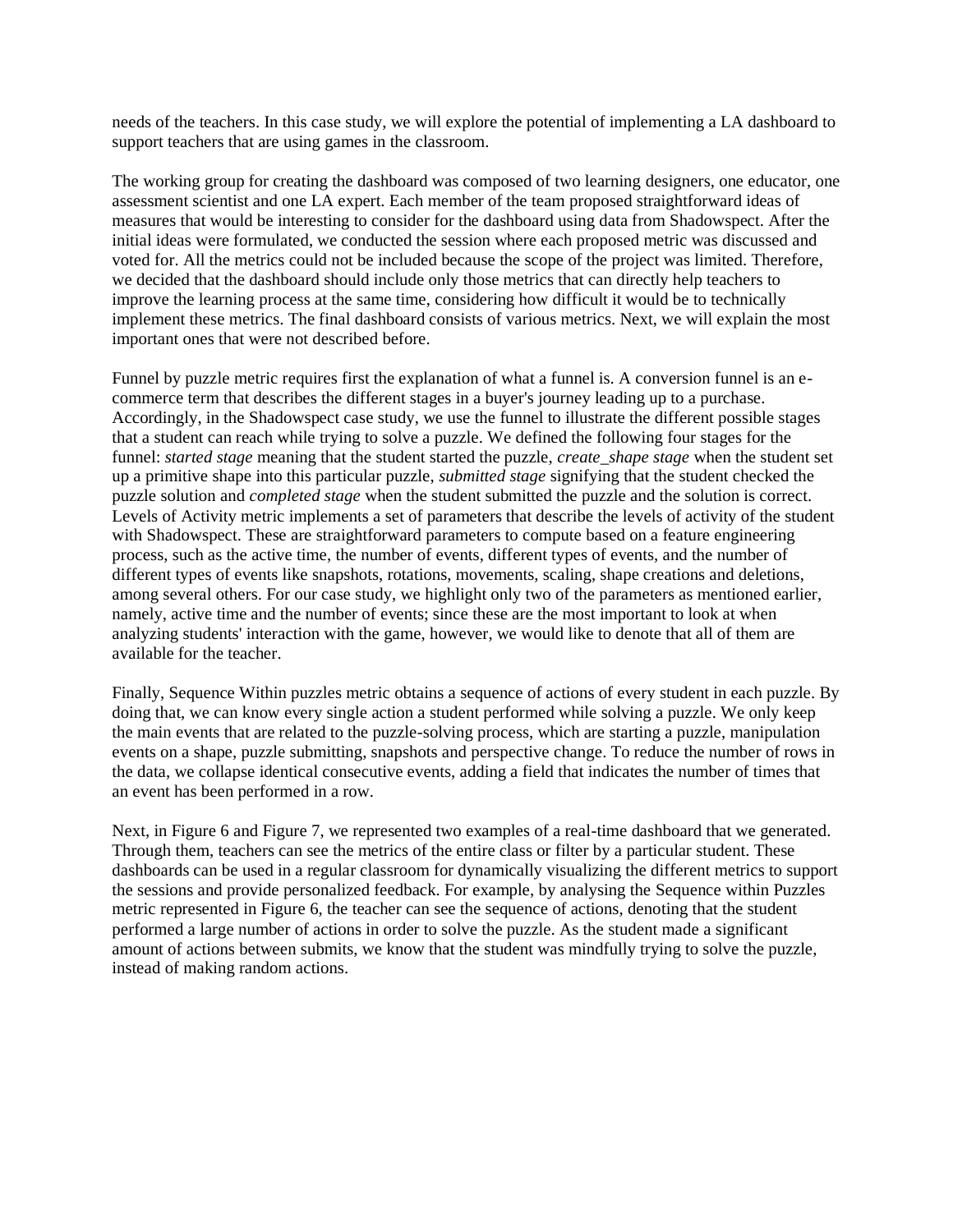

*Figure 6. A real-time teacher-oriented visualisations dashboard (Sequence within Puzzles metric)*



*Figure 7. A real-time teacher-oriented visualisations dashboard (Levels of activity metric)*

# **5. CONCLUSION**

The objective of this research was diverse: first, to explain how beneficial it is to introduce GBA and LA into the educational process but also what challenges it brings. The following goal consisted of describing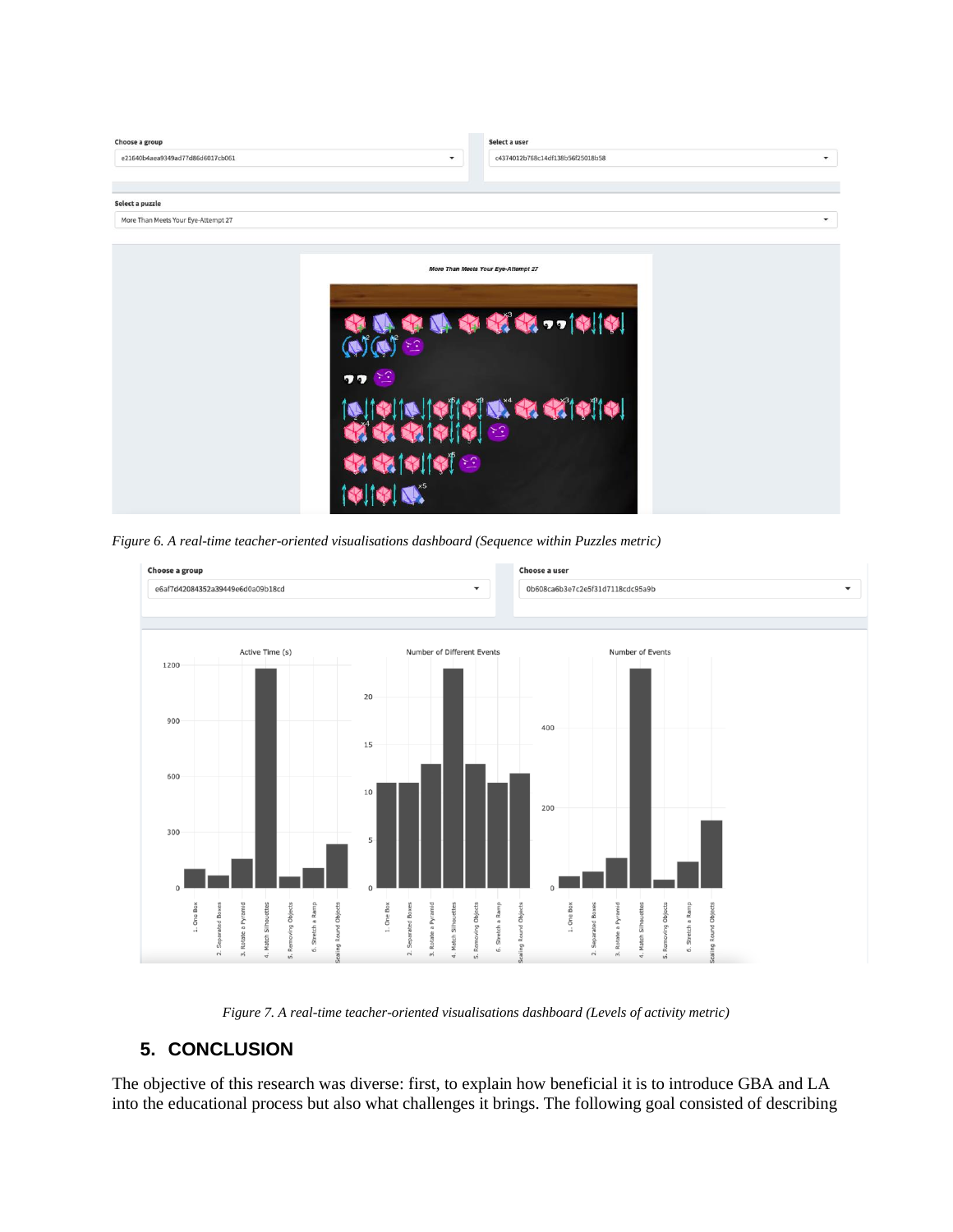the LA process. We described the context of the environment, the raw data collection and its storage in the scope of the paper. Next, we delved into the steps of data manipulation, feature engineering and data analytics. In the last step, we characterised the educational application of this process.

After describing the LA process and motivating the research in this area, we introduced Shadowspect - a geometry puzzle game created for the development of geometry and spatial reasoning skills. In its context, we aimed to propose a series of metrics that can provide comprehensive information regarding the learning means of students while solving the puzzles in the game. We computed the puzzle difficulty, then we calculated the competency of students by the use of the Elo rating system, and lastly, we presented the persistence metric. Finally, we described the implementation of a real-time dashboard with simple but detailed visualisations of the metrics as mentioned above that can allow teachers to track the students within their class. Accordingly, the teachers will be able to evaluate or detect problems quickly and effectively, addressing the unique needs of each student and giving them personalised attention.

The metric design, their definition and calculation is a challenging process, especially when implementing them in games. This is due to the fact that, in general, modelling learning in games is stimulating because they are open environments where students should keep a friendly and motivating atmosphere all the time. To address this problem, we depicted a user-centred design process (Shum et al., 2019) targeting metrics that can support their implementation in our particular case. This process involved the work of a multidisciplinary team that was able to bring diverse perspectives to the LA design process (Suthers  $\&$ Road, 2013). We selected the most essential metrics that were not a very challenging process to implement and that were easy to interpret from the teachers' side. The designed LA dashboard heavily relied on the metrics designed before. In the end, it represents simple but powerful visualisations of metrics for teachers who can easily use them in their educational process after a short introduction from the developers. On the other hand, our approach is aligned with current concepts of designing translucent LA with teachers (Martinez-Maldonado et al., 2020) in order to make learning visible, improve awareness and accountability.

We believe that our work presented a groundbreaking advancement for the implementation of GBA and LA into the educational process in the classroom. By performing the case studies as mentioned earlier, we have proved that GBA has a vast potential to be easily adapted in the class. The dashboard that we presented depicts an excellent opportunity for educators to perform a live monitoring of their students directly during the class. Data-driven game design, particularly for educational games, could help designers and researchers to ensure that a game is not only playable and enjoyable but satisfies other educational purposes such as learning and assessment. This can serve for supporting formative assessment and moreover developing more LA dashboards in GBA and other environments that we characterised during our work.

#### **ACKNOWLEDGMENT**

Blinded for review.

#### **REFERENCES**

- Aponte, M., Levieux, G., & Natkin, S. (2009). Scaling the Level of Difficulty in Single Player Video Games Entertainment Computing – ICEC 2009. *International Conference on Entertainment Computing*, 25–35. internal-pdf://aponte\_2009- 2317115653/Aponte\_2009.pdf%5Cnhttp://dx.doi.org/10.1007/978-3-642-04052-8\_3
- Bollen, J., van de Sompel, H., Hagberg, A., Bettencourt, L., Chute, R., Rodriguez, M. A., & Balakireva, L. (2009). Clickstream data yields high-resolution Maps of science. *PLoS ONE*, *4*(3).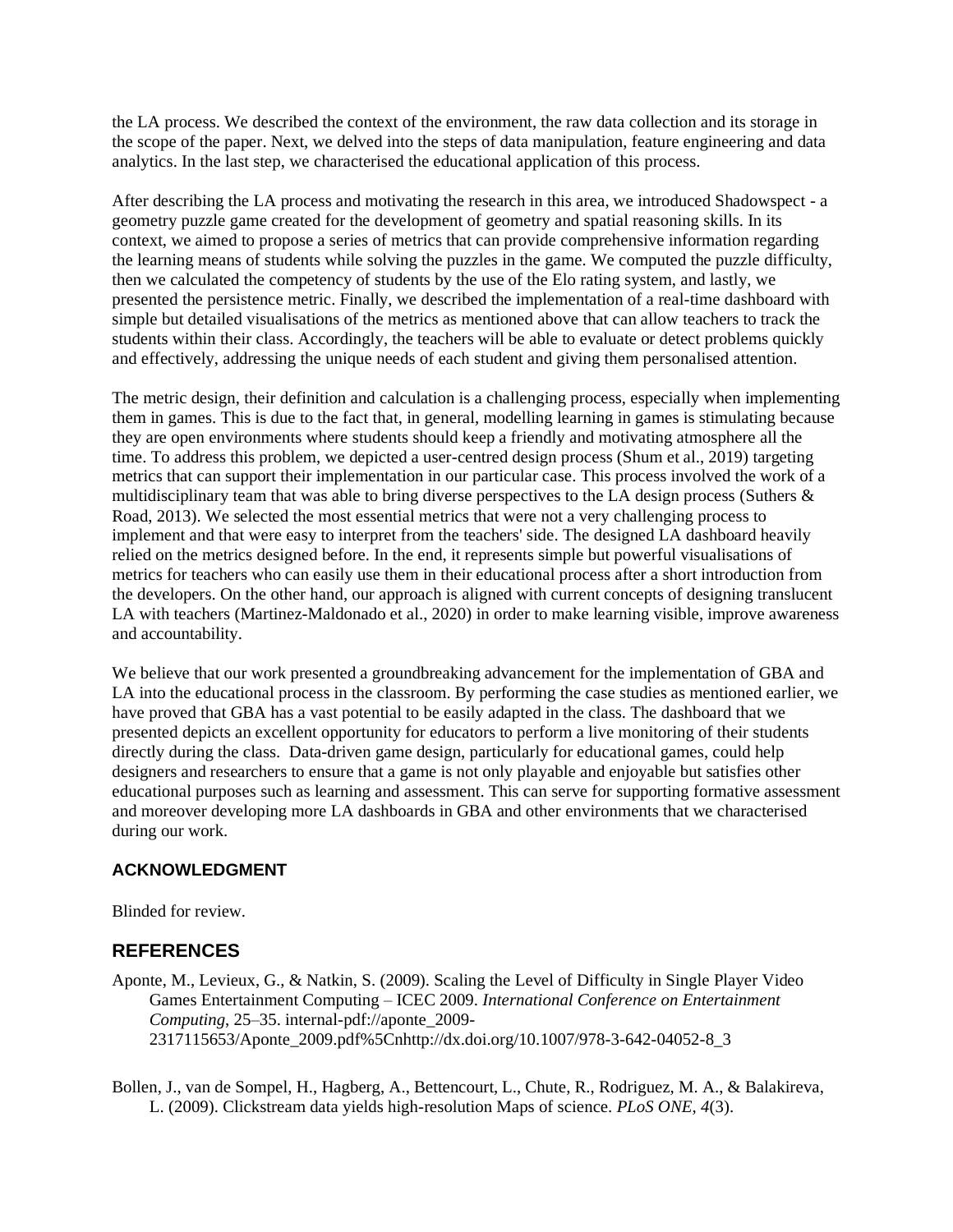https://doi.org/10.1371/journal.pone.0004803

- Breslow, Lori; Pritchard, David E.; DeBoer, Jennifer; Stump, Glenda S.; Ho, Andrew D.; Seaton, D. T. (2013). Studying Learning in the Worldwide Classroom Research into edX's First MOOC. *Environmental Psychology and Nonverbal Behavior*, *2*(4). https://doi.org/10.1007/BF01173772
- Chen, C. M., Lee, H. M., & Chen, Y. H. (2005). Personalized e-learning system using Item Response Theory. *Computers and Education*, *44*(3), 237–255. https://doi.org/10.1016/j.compedu.2004.01.006
- Drachsler, H., & Kalz, M. (2016). The MOOC and learning analytics innovation cycle (MOLAC): A reflective summary of ongoing research and its challenges. *Journal of Computer Assisted Learning*, *32*(3), 281–290. https://doi.org/10.1111/jcal.12135
- Freire, M., Serrano-laguna, Á., Iglesias, B. M., Martínez-ortiz, I., Moreno-ger, P., & Fernández-manjón, B. (2020). Learning, Design, and Technology. *Learning, Design, and Technology*, 1–29. https://doi.org/10.1007/978-3-319-17727-4
- Gee, J. P. (2005). Learning by Design: Good Video Games as Learning Machines. *E-Learning and Digital Media*, *2*(1), 5–16. https://doi.org/10.2304/elea.2005.2.1.5
- Hamari, J., Shernoff, D. J., Rowe, E., Coller, B., Asbell-Clarke, J., & Edwards, T. (2016). Challenging games help students learn: An empirical study on engagement, flow and immersion in game-based learning. *Computers in Human Behavior*, *54*, 170–179. https://doi.org/10.1016/j.chb.2015.07.045
- Israel-Fishelson, R., & Hershkovitz, A. (2020). Persistence in a Game-Based Learning Environment: The Case of Elementary School Students Learning Computational Thinking. *Journal of Educational Computing Research*, *58*(5), 891–918. https://doi.org/10.1177/0735633119887187
- Jaques, N., Conati, C., Harley, J. M., & Azevedo, R. (2014). Predicting affect from gaze data during interaction with an intelligent tutoring system. *Lecture Notes in Computer Science (Including Subseries Lecture Notes in Artificial Intelligence and Lecture Notes in Bioinformatics)*, *8474 LNCS*, 29–38. https://doi.org/10.1007/978-3-319-07221-0\_4
- Karthik Ramasubramanian, & Singh, A. (2019). Machine Learning Using R. In *Frontiers in Artificial Intelligence and Applications* (Vol. 321). https://doi.org/10.3233/FAIA200024
- Kim, Y. J., & Ruipérez-Valiente, J. A. (2020). Data-driven game design: The case of difficulty in educational games. *Lecture Notes in Computer Science (Including Subseries Lecture Notes in Artificial Intelligence and Lecture Notes in Bioinformatics)*, *12315 LNCS*, 449–454. https://doi.org/10.1007/978-3-030-57717-9\_43
- Liu, M., McKelroy, E., Corliss, S. B., & Carrigan, J. (2017). Investigating the effect of an adaptive learning intervention on students' learning. *Educational Technology Research and Development*, *65*(6), 1605–1625. https://doi.org/10.1007/s11423-017-9542-1

Macarini, L. A., Ochoa, X., Cechinel, C., Rodés, V., Dos Santos, H. L., Alonso, G. E., Casas, A. P., &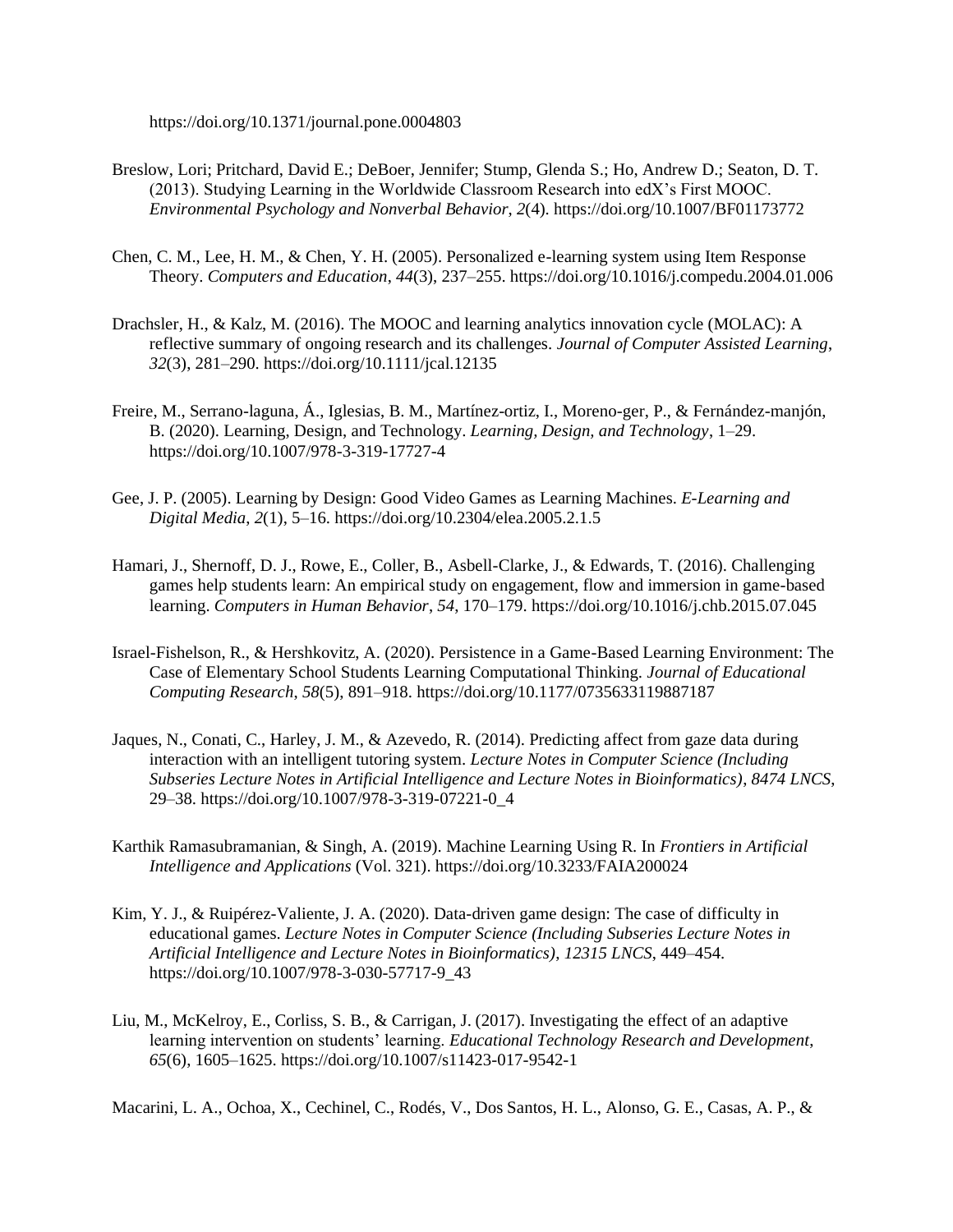Díaz, P. (2019). Challenges on implementing learning analytics over countrywide K-12 data. *ACM International Conference Proceeding Series*, 441–445. https://doi.org/10.1145/3303772.3303819

- Martinez-Maldonado, R., Elliott, D., Axisa, C., Power, T., Echeverria, V., & Buckingham Shum, S. (2020). Designing translucent learning analytics with teachers: an elicitation process. *Interactive Learning Environments*, *0*(0), 1–15. https://doi.org/10.1080/10494820.2019.1710541
- Pankiewicz, M., & Bator, M. (2019). Elo Rating Algorithm for the Purpose of Measuring Task Difficulty in Online Learning Environments. *E-Mentor*, *82*(5), 43–51. https://doi.org/10.15219/em82.1444
- Pardo, A., & Siemens, G. (2014). Ethical and privacy principles for learning analytics. *British Journal of Educational Technology*, *45*(3), 438–450. https://doi.org/10.1111/bjet.12152
- Pelánek, R. (2016). Applications of the Elo rating system in adaptive educational systems. *Computers and Education*, *98*, 169–179. https://doi.org/10.1016/j.compedu.2016.03.017
- Reich, J., & Ruipérez-Valiente, J. A. (2019). The MOOC pivot. *Science*, *363*(6423), 130–131. https://doi.org/10.1126/science.aav7958
- Romero, C., Ventura, S., & García, E. (2008). Data mining in course management systems: Moodle case study and tutorial. *Computers and Education*, *51*(1), 368–384. https://doi.org/10.1016/j.compedu.2007.05.016
- Ruipérez-Valiente, J. A., Cobos, R., Muñoz-Merino, P. J., Andujar, Á., & Kloos, C. D. (2017). Early prediction and variable importance of certificate accomplishment in a MOOC. *Lecture Notes in Computer Science (Including Subseries Lecture Notes in Artificial Intelligence and Lecture Notes in Bioinformatics)*, *10254 LNCS*, 263–272. https://doi.org/10.1007/978-3-319-59044-8\_31
- Ruipérez-Valiente, J. A., & Kim, Y. J. (2020). Effects of solo vs. collaborative play in a digital learning game on geometry: Results from a K12 experiment. *Computers and Education*, *159*(September). https://doi.org/10.1016/j.compedu.2020.104008
- Shum, S. B., Ferguson, R., & Martinez-Maldonado, R. (2019). Human-centred learning analytics. *Journal of Learning Analytics*, *6*(2), 1–9. https://doi.org/10.18608/jla.2019.62.1
- Shute, V. J., D'Mello, S., Baker, R., Cho, K., Bosch, N., Ocumpaugh, J., Ventura, M., & Almeda, V. (2015). Modeling how incoming knowledge, persistence, affective states, and in-game progress influence student learning from an educational game. *Computers and Education*, *86*, 224–235. https://doi.org/10.1016/j.compedu.2015.08.001
- Slade, S., & Prinsloo, P. (2013). Learning Analytics: Ethical Issues and Dilemmas. *American Behavioral Scientist*, *57*(10), 1510–1529. https://doi.org/10.1177/0002764213479366

Suthers, D., & Road, E. W. (n.d.). *P1-Suthers.Pdf*. 2–5.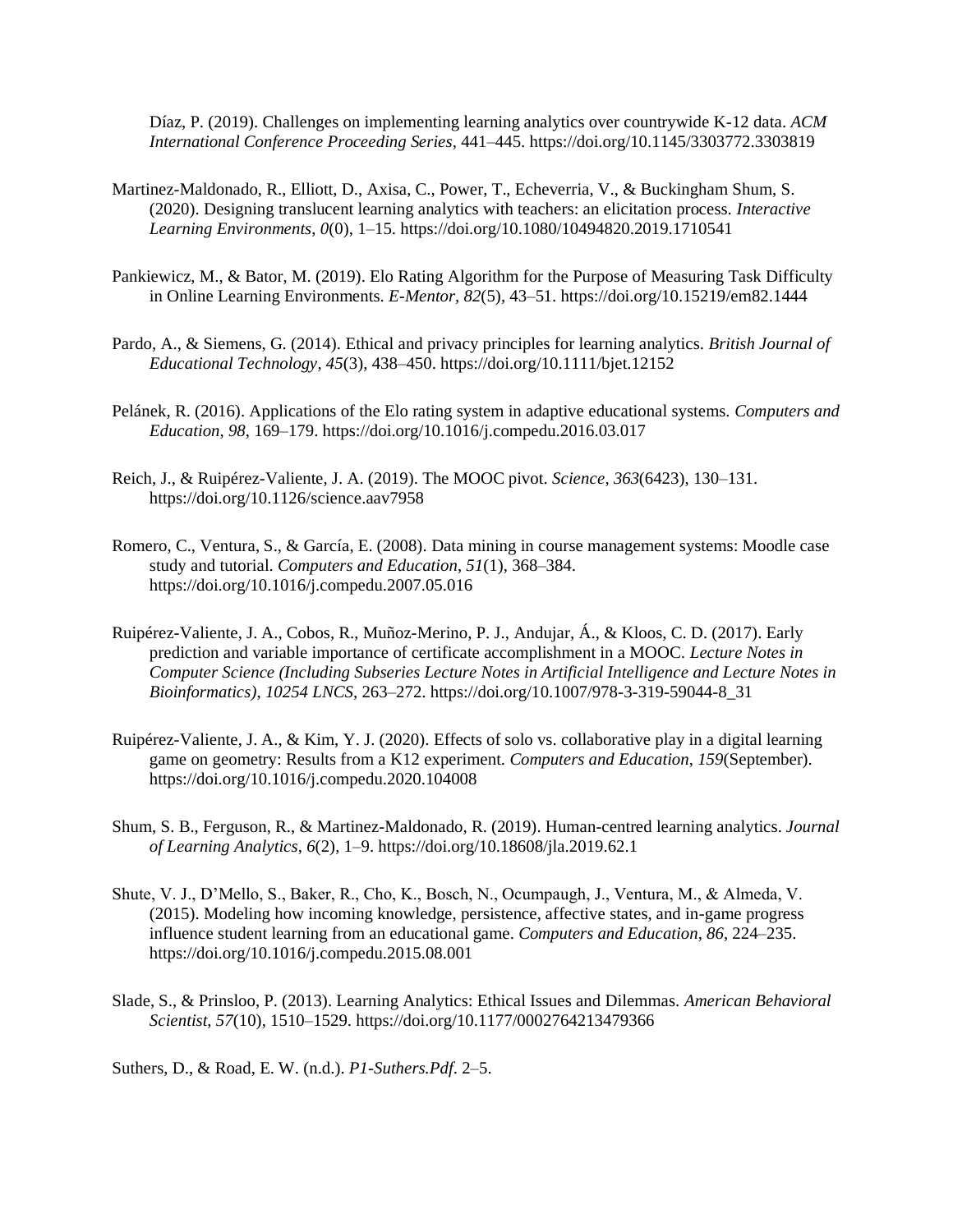- US Department of Education. (2016). Future ready learning. *2016 National Education Technology Plan*, 1–106.
- Veeramachaneni, K., O'Reilly, U.-M., & Taylor, C. (2014). *Towards Feature Engineering at Scale for Data from Massive Open Online Courses*. http://arxiv.org/abs/1407.5238
- Veldkamp, B. P., & Sluijter, C. (2019). *Theoretical and practical Advances in Computer-based Educational Measurement*.
- Ventura, M., Shute, V., & Zhao, W. (2013). The relationship between video game use and a performancebased measure of persistence. *Computers and Education*, *60*(1), 52–58. https://doi.org/10.1016/j.compedu.2012.07.003

#### **ADDITIONAL READING**

- Abdi, S., Khosravi, H., Sadiq, S., & Gasevic, D. (2019). A multivariate Elo-based learner model for adaptive educational systems. *EDM 2019 - Proceedings of the 12th International Conference on Educational Data Mining*, *1*, 228–233.
- Dicerbo, K. E. (2014). International Forum of Educational Technology & Society Game-Based Assessment of Persistence. *Source: Journal of Educational Technology & Society*, *17*(1), 17–28.
- Gomez, M. J., Ruipérez-Valiente, J. A., Martínez, P. A., & Kim, Y. J. (2021). Applying learning analytics to detect sequences of actions and common errors in a geometry game. *Sensors (Switzerland)*, *21*(4), 1–16. https://doi.org/10.3390/s21041025
- Holman, C., Aguilar, S., & Fishman, B. (2013). *GradeCraft*. 260. https://doi.org/10.1145/2460296.2460350
- Lu, O. H. T., Huang, J. C. H., Huang, A. Y. Q., & Yang, S. J. H. (2017). Applying learning analytics for improving students engagement and learning outcomes in an MOOCs enabled collaborative programming course. *Interactive Learning Environments*, *25*(2), 220–234. <https://doi.org/10.1080/10494820.2016.1278391>
- Montgomery, A. L., Li, S., Srinivasan, K., & Liechty, J. C. (2004). Modeling online browsing and path analysis using clickstream data. *Marketing Science*, *23*(4), 579–595. https://doi.org/10.1287/mksc.1040.0073
- Scruggs, R., Baker, R. S., & McLaren, B. M. (2020). Extending deep knowledge tracing: Inferring interpretable knowledge and predicting post-system performance. *ICCE 2020 - 28th International Conference on Computers in Education, Proceedings*, *1*, 195–204.

#### **KEY TERMS AND DEFINITIONS**

**Clickstream Data:** The traces of all clicks that users make, normally, in the game context.